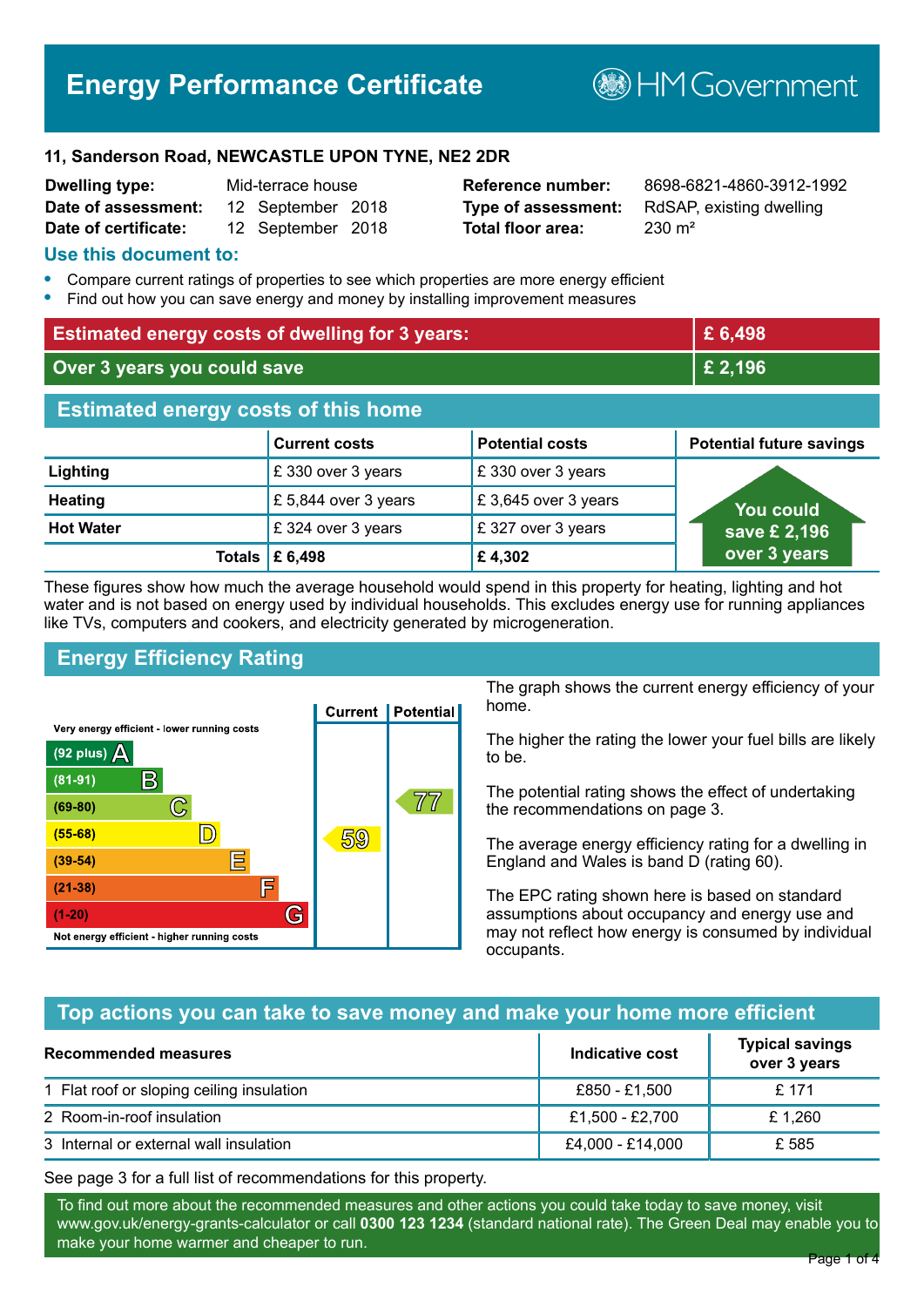**Energy Performance Certificate**

## **Summary of this home's energy performance related features**

| <b>Element</b>        | <b>Description</b>                             | <b>Energy Efficiency</b> |
|-----------------------|------------------------------------------------|--------------------------|
| Walls                 | Solid brick, as built, no insulation (assumed) | *****                    |
|                       | Cavity wall, as built, no insulation (assumed) | ★★☆☆☆                    |
| Roof                  | Pitched, no insulation (assumed)               | $\star$ * * * *          |
|                       | Roof room(s), no insulation (assumed)          | ★☆☆☆☆                    |
| Floor                 | Suspended, no insulation (assumed)             |                          |
| <b>Windows</b>        | Fully double glazed                            | ★★★☆☆                    |
| Main heating          | Boiler and radiators, mains gas                | ★★★★☆                    |
| Main heating controls | Programmer, room thermostat and TRVs           | ★★★★☆                    |
| Secondary heating     | <b>None</b>                                    |                          |
| Hot water             | From main system                               | ★★★★☆                    |
| Lighting              | Low energy lighting in all fixed outlets       | *****                    |

Current primary energy use per square metre of floor area: 272 kWh/m² per year

The assessment does not take into consideration the physical condition of any element. 'Assumed' means that the insulation could not be inspected and an assumption has been made in the methodology based on age and type of construction.

#### **Low and zero carbon energy sources**

Low and zero carbon energy sources are sources of energy that release either very little or no carbon dioxide into the atmosphere when they are used. Installing these sources may help reduce energy bills as well as cutting carbon. There are none provided for this home.

# **Your home's heat demand**

For most homes, the vast majority of energy costs derive from heating the home. Where applicable, this table shows the energy that could be saved in this property by insulating the loft and walls, based on typical energy use (shown within brackets as it is a reduction in energy use).

| <b>Heat demand</b>           | <b>Existing dwelling</b> | Impact of loft<br>insulation | Impact of cavity<br>wall insulation | Impact of solid<br>wall insulation |
|------------------------------|--------------------------|------------------------------|-------------------------------------|------------------------------------|
| Space heating (kWh per year) | 41.599                   | (2,686)                      | (569)                               | (4,036)                            |
| Water heating (kWh per year) | 2,363                    |                              |                                     |                                    |

You could receive Renewable Heat Incentive (RHI) payments and help reduce carbon emissions by replacing your existing heating system with one that generates renewable heat, subject to meeting minimum energy efficiency requirements. The estimated energy required for space and water heating will form the basis of the payments. For more information, search for the domestic RHI on the www.gov.uk website.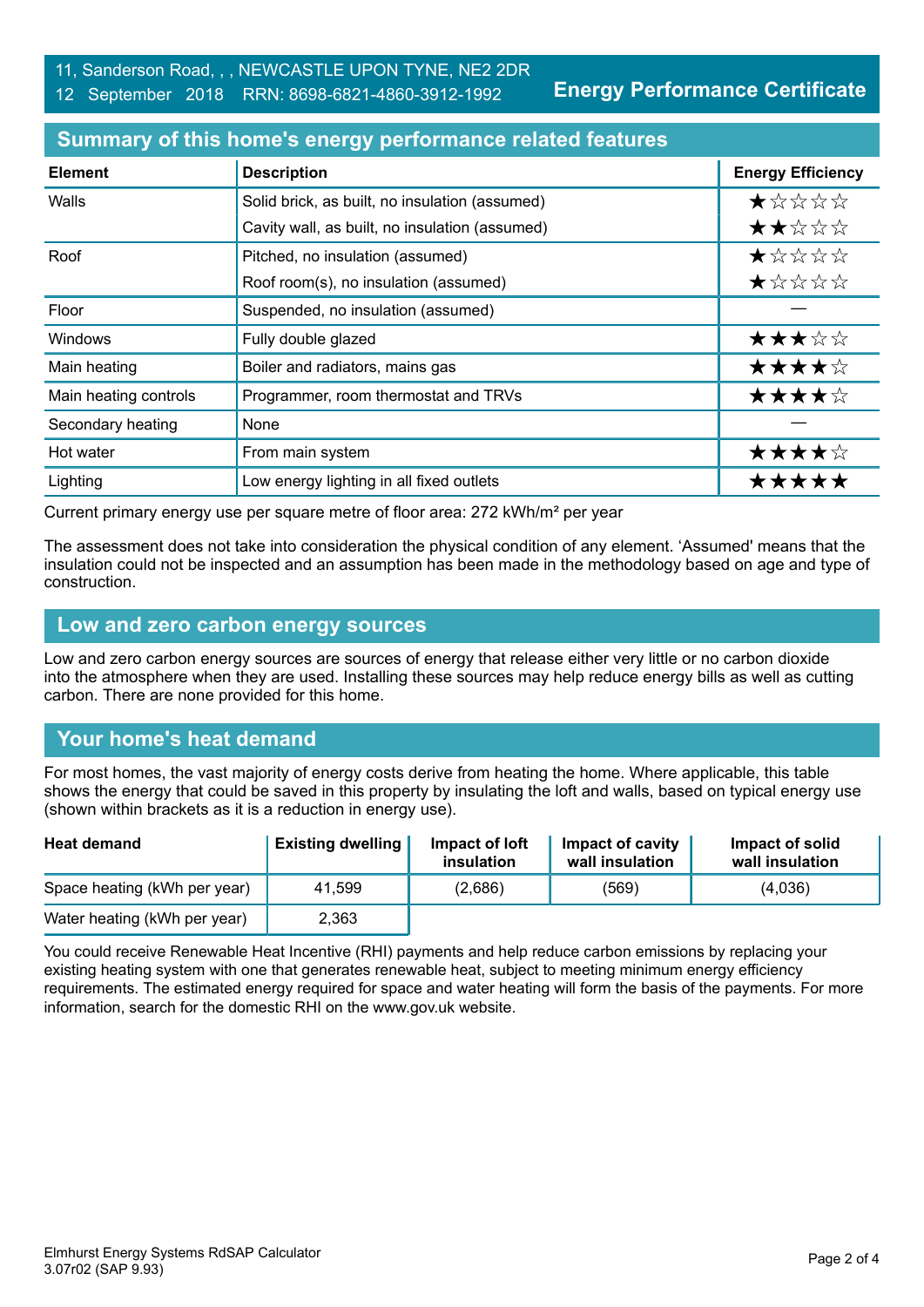# **Recommendations**

The measures below will improve the energy performance of your dwelling. The performance ratings after improvements listed below are cumulative; that is, they assume the improvements have been installed in the order that they appear in the table. Further information about the recommended measures and other simple actions you could take today to save money is available at www.gov.uk/energy-grants-calculator. Before installing measures, you should make sure you have secured the appropriate permissions, where necessary. Such permissions might include permission from your landlord (if you are a tenant) or approval under Building Regulations for certain types of work.

| <b>Recommended measures</b>             | Indicative cost  | <b>Typical savings</b><br>per year | <b>Rating after</b><br>improvement |
|-----------------------------------------|------------------|------------------------------------|------------------------------------|
| Flat roof or sloping ceiling insulation | £850 - £1,500    | £ 57                               | D60                                |
| Room-in-roof insulation                 | £1,500 - £2,700  | £420                               | <b>D68</b>                         |
| Internal or external wall insulation    | £4,000 - £14,000 | £195                               | C71                                |
| Floor insulation (suspended floor)      | £800 - £1,200    | £ 60                               | C72                                |
| Solar photovoltaic panels, 2.5 kWp      | £5,000 - £8,000  | £ 283                              | C77                                |

# **Opportunity to benefit from a Green Deal on this property**

Green Deal Finance allows you to pay for some of the cost of your improvements in instalments under a Green Deal Plan (note that this is a credit agreement, but with instalments being added to the electricity bill for the property). The availability of a Green Deal Plan will depend upon your financial circumstances. There is a limit to how much Green Deal Finance can be used, which is determined by how much energy the improvements are estimated to **save** for a 'typical household'.

You may be able to obtain support towards repairs or replacements of heating systems and/or basic insulation measures, if you are in receipt of qualifying benefits or tax credits. To learn more about this scheme and the rules about eligibility, call the Energy Saving Advice Service on **0300 123 1234** for England and Wales.